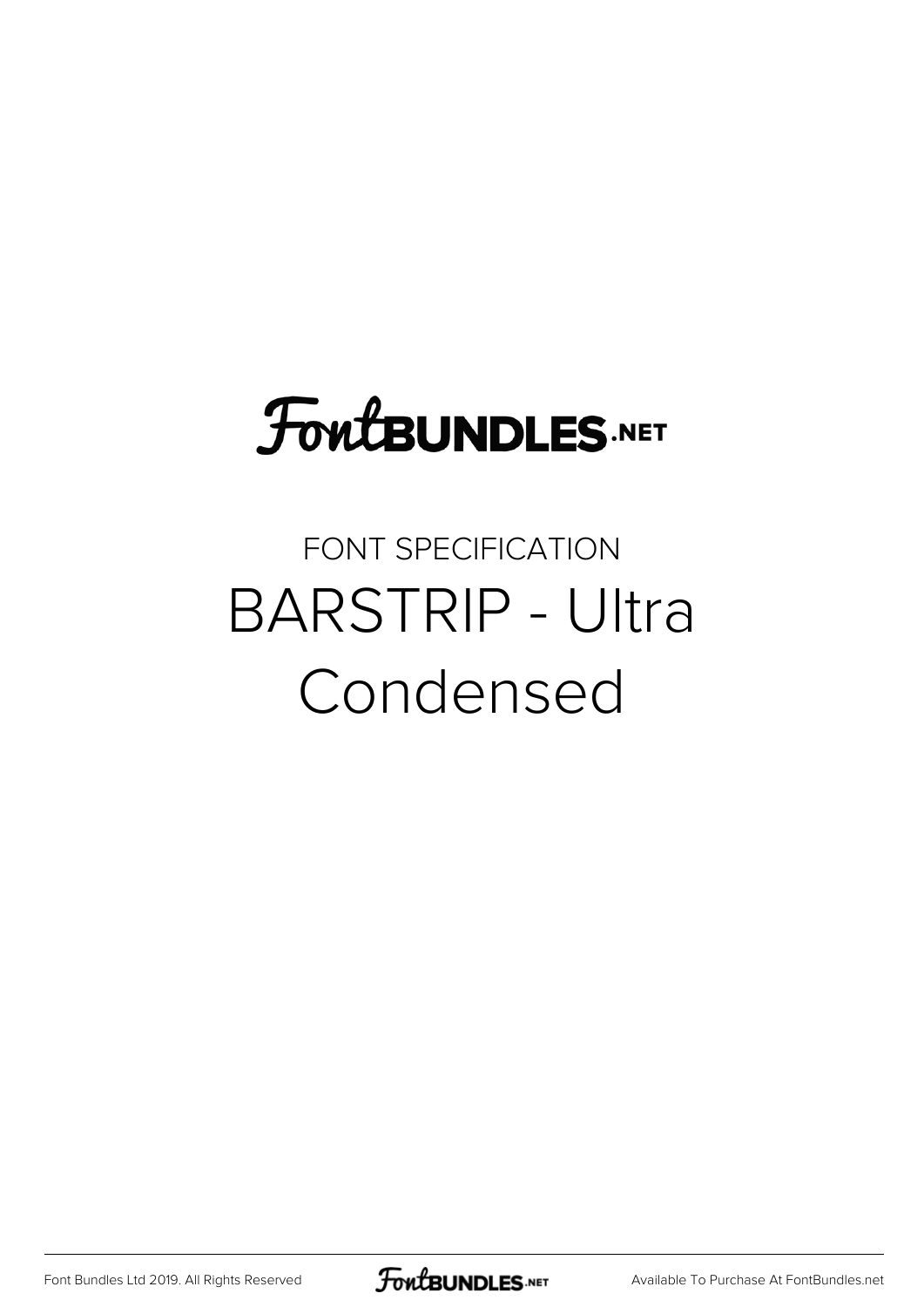### **BARSTRIP - Bold**

**Uppercase Characters** 

# 

Lowercase Characters

### 

 $\hat{\mathbf{l}}$ 

Í

Numbers

# 

**Punctuation and Symbols** 

# $\mathbf{f}$

All Other Glyphs

I

 $\mathbf{I}$ 

 $\begin{matrix} \mathbf{1} & \mathbf{1} & \mathbf{1} & \mathbf{1} & \mathbf{1} & \mathbf{1} & \mathbf{1} & \mathbf{1} & \mathbf{1} & \mathbf{1} & \mathbf{1} & \mathbf{1} & \mathbf{1} & \mathbf{1} & \mathbf{1} & \mathbf{1} & \mathbf{1} & \mathbf{1} & \mathbf{1} & \mathbf{1} & \mathbf{1} & \mathbf{1} & \mathbf{1} & \mathbf{1} & \mathbf{1} & \mathbf{1} & \mathbf{1} & \mathbf{1} & \mathbf{1} & \mathbf{1} & \mathbf{1$ 

 $\mathbf{r}$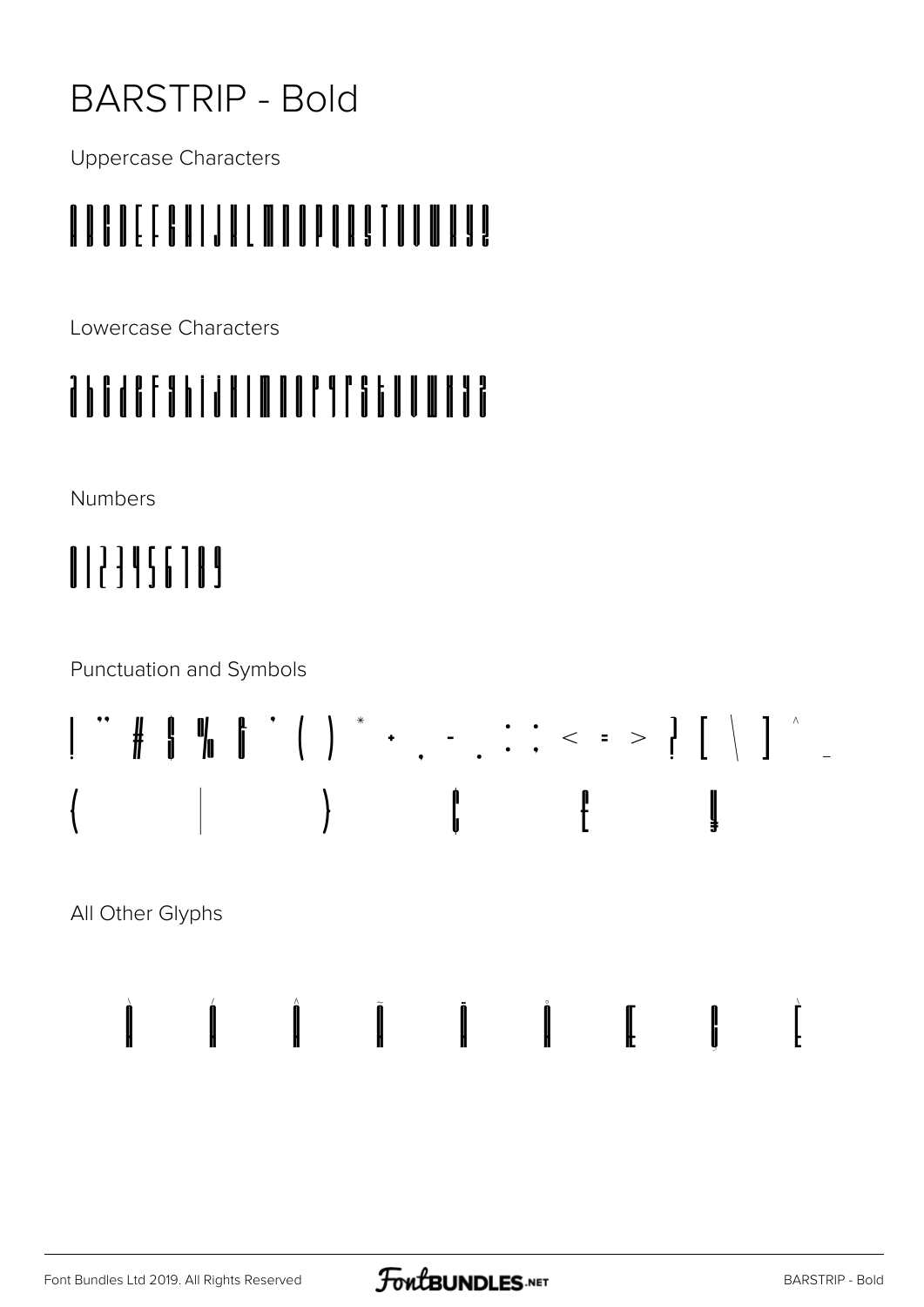Font Bundles Ltd 2019. All Rights Reserved

 $\int_{0}^{\infty}$ 

Í

Í

Ì

İ

 $\frac{1}{2}$ 

ľ

 $\hat{\textbf{I}}$ 

 $\frac{1}{\sqrt{2}}$ 

 $\begin{matrix} \begin{matrix} 1 \\ 1 \end{matrix} \end{matrix}$ 

 $\begin{matrix} \begin{matrix} 1 \\ 1 \end{matrix} \end{matrix} \end{matrix}$ 

**I** 

Ì

j

j

 $\begin{matrix} \uparrow \\ \downarrow \end{matrix}$ 

 $\int$ 

 $\begin{matrix} \end{matrix}$ 

 $\sum_{i=1}^{n}$ 

Í

 $\sum_{i=1}^{n}$ 

 $\biggl\| \biggr\|$ 

 $\mathbf{\mathbf{\mathbf{\mathbf{\mathbf{I}}}}}$ 

 $\begin{matrix} \dot{\mathbf{j}} \end{matrix}$ 

 $\hat{\textbf{I}}$ 

 $\begin{matrix} \tilde{\mathbf{J}} \\ \mathbf{J} \end{matrix}$ 

 $\left| \begin{array}{c} 0 \\ 0 \\ 0 \end{array} \right|$ 

Î

j

 $\begin{matrix} \begin{matrix} 1 \\ 1 \end{matrix} \end{matrix}$ 

<sup>-</sup>

 $\left[ \right]$ 

 $\mathbf{f}$ 

 $\mathbf{I}$ 

Í

 $\tilde{I}$ 

Ì

 $\left\| \right\|$ 

ľ

 $\bullet$   $\bullet$ 

 $\bigg)$ 

 $\hat{\mathbf{l}}$ 

j

 $\hat{\mathbf{I}}$ 

 $\begin{matrix} \end{matrix}$ 

 $, ,$ 

Í

 $\hat{\mathbf{f}}$ 

Í

Í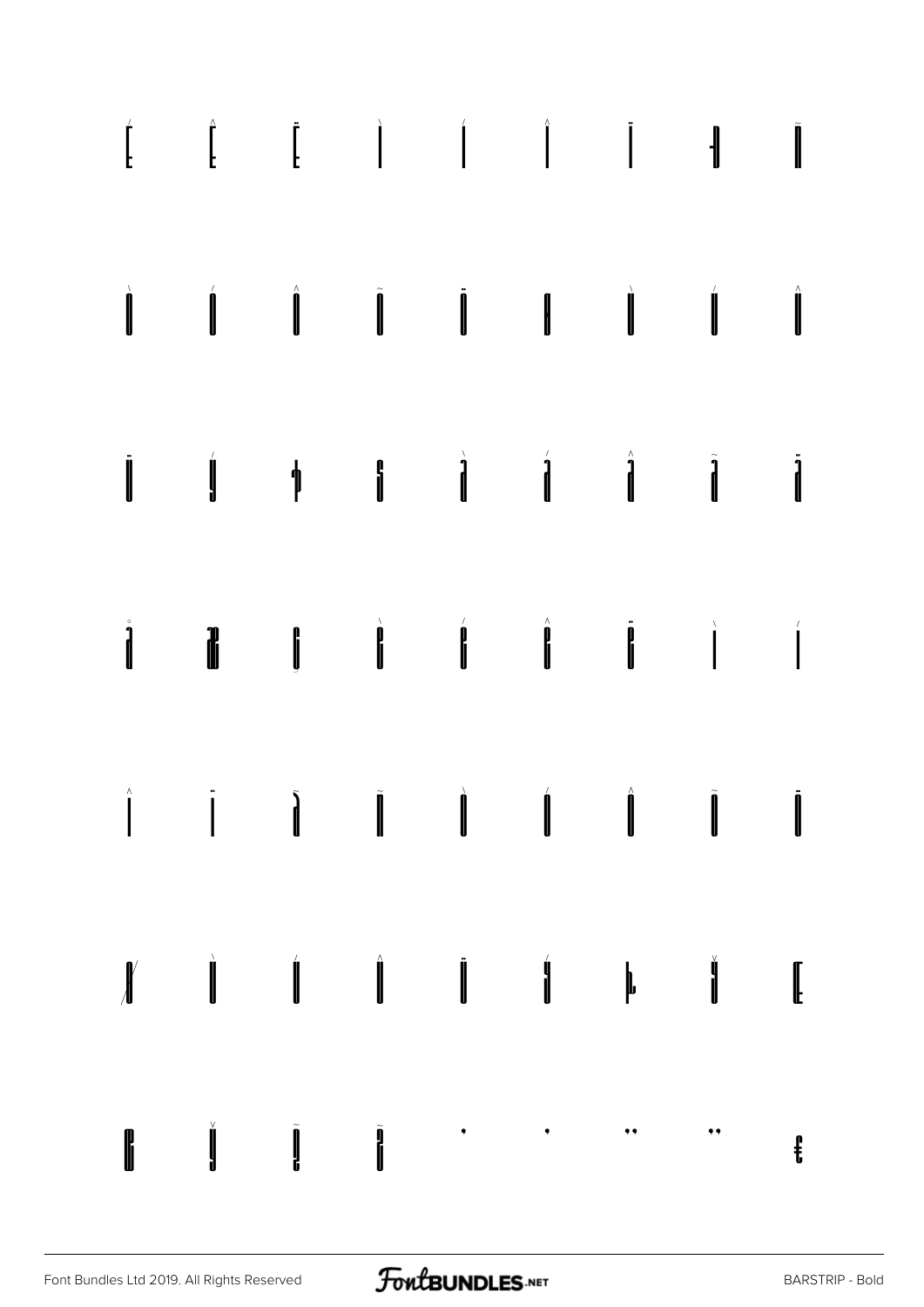

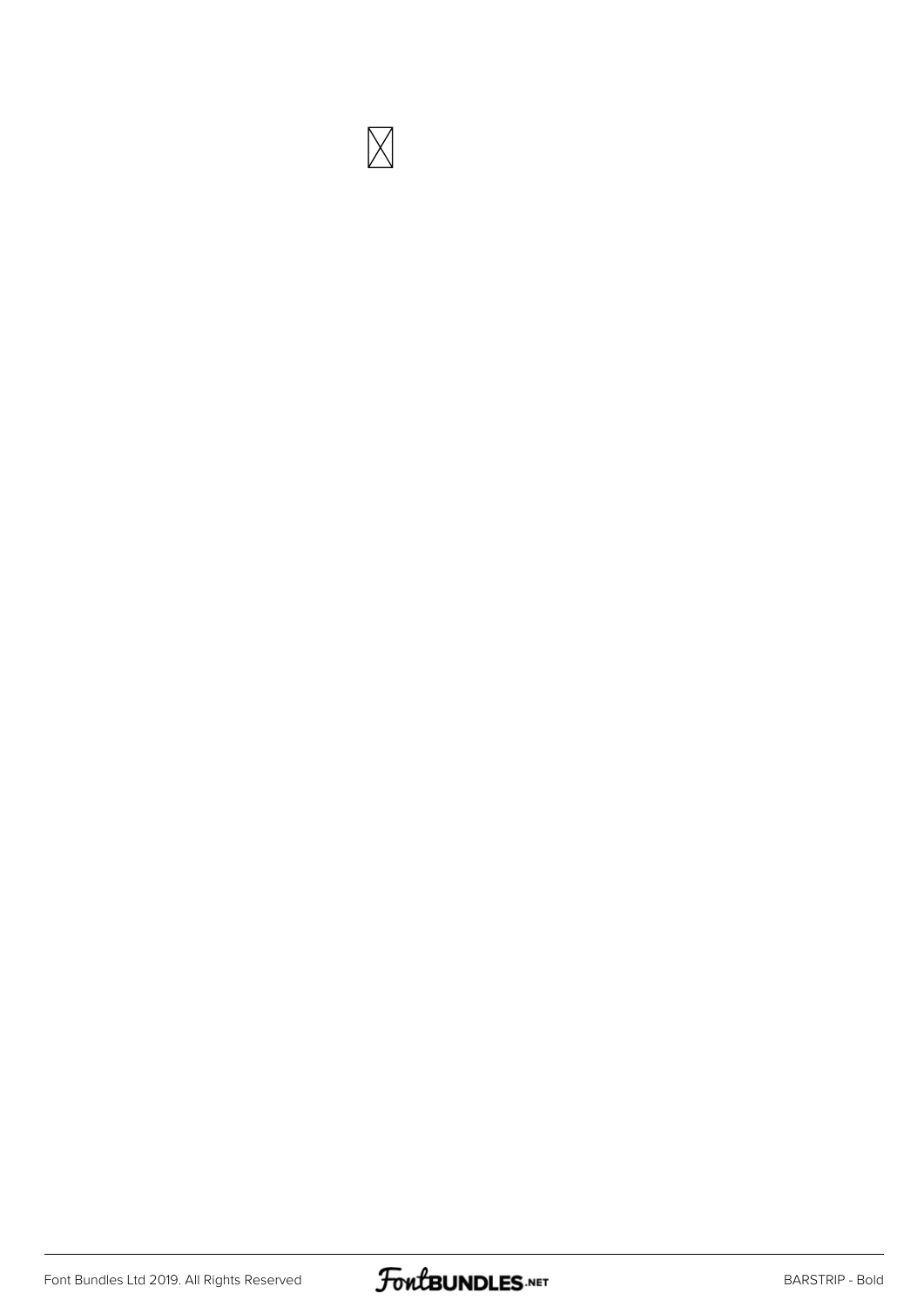### **BARSTRIP - Regular**

**Uppercase Characters** 

### <u>A B B O E E B A I J A L M A O P O A B I D O O A U S</u>

Lowercase Characters

### 

 $\hat{\mathbf{l}}$ 

 $\mathbb I$ 

Ĩ

#### Numbers

# 

**Punctuation and Symbols** 

### $\mathbf{f}$ Щ

All Other Glyphs

I

İ

 $\parallel$ 

 $\llbracket$ 

 $\mathbb{I}$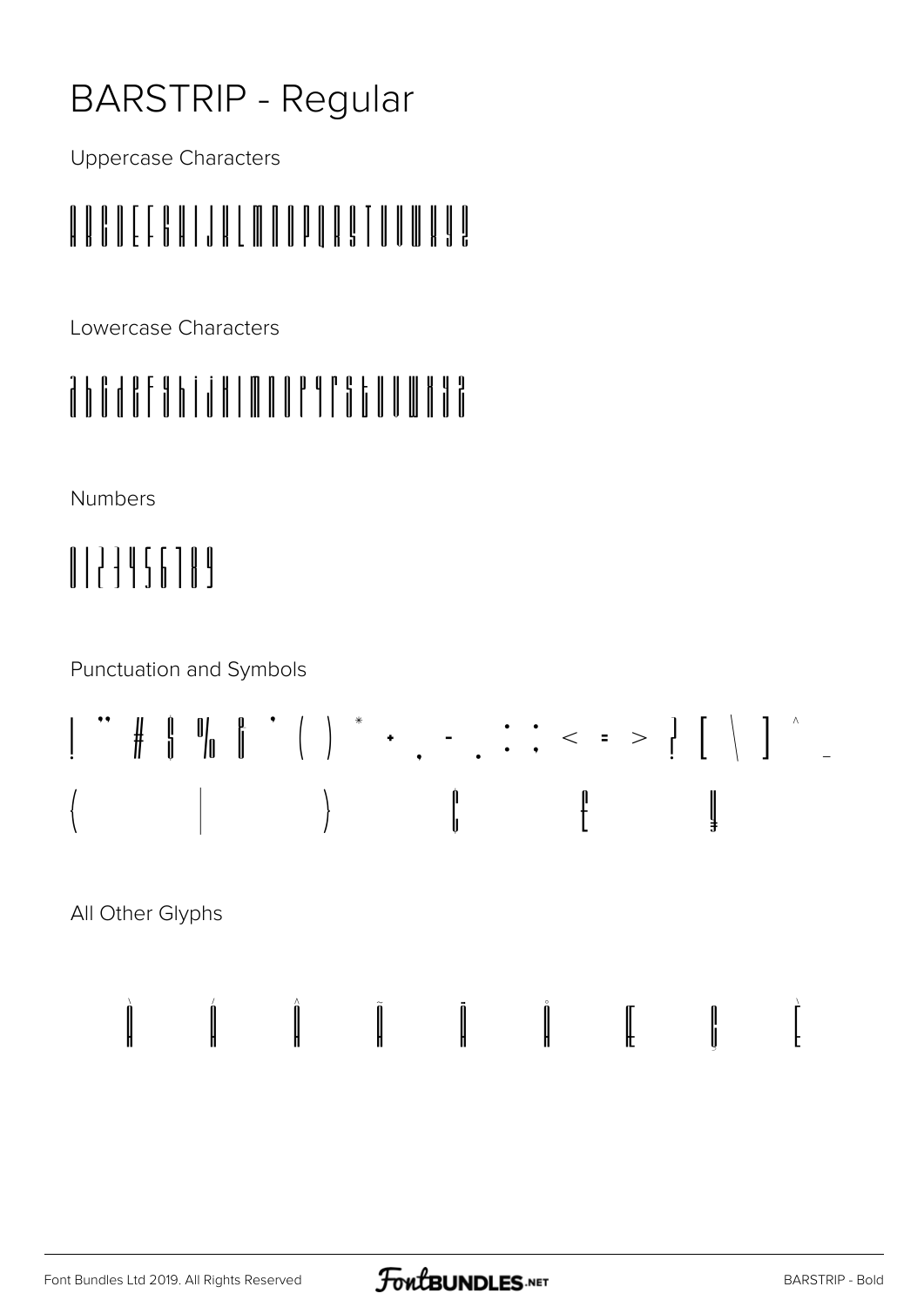$\hat{\mathbf{I}}$ Í  $\frac{1}{\sqrt{2}}$  $\displaystyle\int$  $\begin{matrix} \hat{\mathbf{p}} \\ \mathbf{f} \end{matrix}$  $\mathring{\mathsf{I}}$  $\mathbf{\hat{J}}$  $\begin{matrix} \begin{matrix} 0 \\ 0 \\ 0 \\ 0 \\ 0 \\ 0 \\ \end{matrix} \end{matrix}$  $\begin{array}{c}\n\wedge \\
\longleftarrow \\
\longleftarrow \\
\end{array}$  $\overline{\mathsf{I}}$  $\left\| \right\|$  $\begin{matrix} \tilde{a} \\ b \end{matrix}$ Í  $\sum_{i=1}^{n}$  $\left\| \right\|$ Í  $\begin{array}{c} \end{array}$  $\Bigg| \Bigg|,$ 

 $\int\limits_{0}^{2\pi}$ 

 $\begin{matrix} \hat{\textbf{u}} \\ \hat{\textbf{v}} \end{matrix}$ 

 $\begin{array}{c} \begin{array}{c} \begin{array}{c} \end{array} \\ \begin{array}{c} \end{array} \end{array} \end{array}$ 

 $\begin{array}{c} \begin{array}{c} \begin{array}{c} \end{array} \end{array} \end{array}$ 

 $\begin{matrix} \end{matrix}$ 

 $\hat{\mathbf{r}}$ 

Í

 $\acute{\text{I}}$ 

 $\begin{array}{c} \rule{0pt}{2.5ex} \rule{0pt}{2.5ex} \rule{0pt}{2.5ex} \rule{0pt}{2.5ex} \rule{0pt}{2.5ex} \rule{0pt}{2.5ex} \rule{0pt}{2.5ex} \rule{0pt}{2.5ex} \rule{0pt}{2.5ex} \rule{0pt}{2.5ex} \rule{0pt}{2.5ex} \rule{0pt}{2.5ex} \rule{0pt}{2.5ex} \rule{0pt}{2.5ex} \rule{0pt}{2.5ex} \rule{0pt}{2.5ex} \rule{0pt}{2.5ex} \rule{0pt}{2.5ex} \rule{0pt}{2.5ex} \rule{0$ 

 $\Bigl|$ 

 $\begin{matrix} \begin{matrix} 1 \\ 1 \end{matrix} \end{matrix}$ 

 $\begin{array}{c} \end{array}$ 

 $\begin{matrix} \hat{\mathbf{I}} \end{matrix}$ 

 $\tilde{I}$ 

ľ

٠,

 $, ,$ 

 $\begin{matrix} \begin{matrix} 0 \\ 0 \\ 0 \\ 0 \\ 0 \\ 0 \end{matrix} \end{matrix}$ 

 $\hat{\mathbf{I}}$ 

 $\begin{matrix} \sqrt{1} & \sqrt{1} & \sqrt{1} \\ \sqrt{1} & \sqrt{1} & \sqrt{1} \\ \sqrt{1} & \sqrt{1} & \sqrt{1} \\ \sqrt{1} & \sqrt{1} & \sqrt{1} \\ \sqrt{1} & \sqrt{1} & \sqrt{1} \\ \sqrt{1} & \sqrt{1} & \sqrt{1} \\ \sqrt{1} & \sqrt{1} & \sqrt{1} \\ \sqrt{1} & \sqrt{1} & \sqrt{1} \\ \sqrt{1} & \sqrt{1} & \sqrt{1} \\ \sqrt{1} & \sqrt{1} & \sqrt{1} \\ \sqrt{1} & \sqrt{1} & \sqrt{1} \\ \sqrt{1} & \sqrt{1} & \sqrt{1}$ 

 $\begin{bmatrix} \end{bmatrix}$ 

 $\mathfrak{f}$ 

ľ

 $\prod_{\mathbf{U}}$ 

 $\begin{matrix} \tilde{\mathbf{I}} \\ \mathbf{I} \end{matrix}$